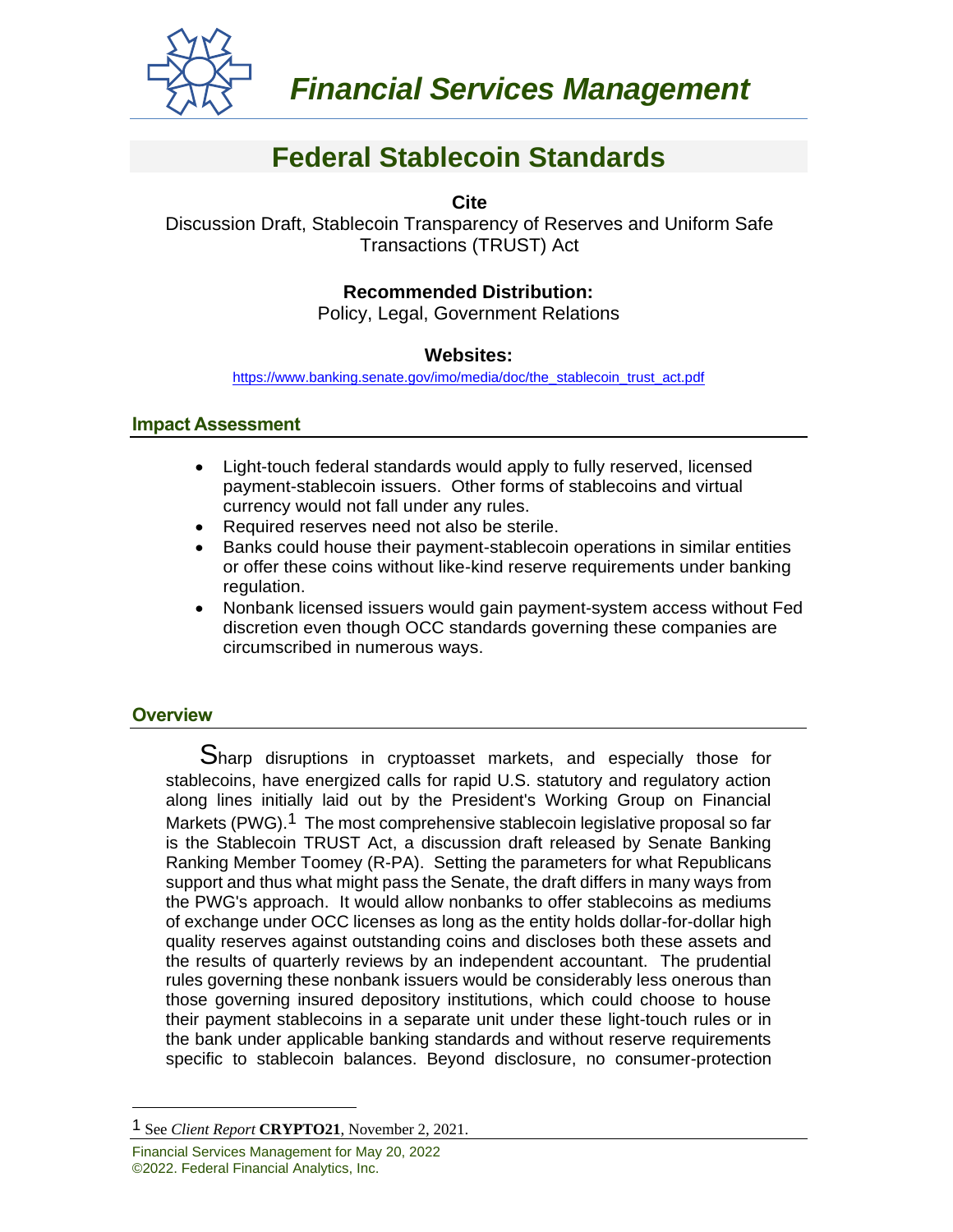standards would apply to nonbank issuers or stablecoin operations housed in IDI affiliates and there would be nothing akin to the CRA.

#### **Impact**

Sen. Toomey's approach clearly heeds PWG warnings about the risk of payment instruments outside the regulatory perimeter, but the boundaries he builds for these instruments are considerably less daunting than would be applied if, as the PWG recommended, only IDIs could offer stablecoins and the raft of banking rules thus governed these offerings. Further, the draft bill applies only to stablecoins used as a medium of exchange, allowing many other forms of stablecoins – including the algorithmic ones that recently experienced extreme stress – to continue outside the reach of federal standards. Some aspects of these other virtual currencies might fall under the SEC if their activities triggered the Commission's enforcement policy related to investments, but the Commission's approach governs only investor protection, not prudential standards. Crypto-currency exchanges would also remain outside the reach of federal regulation unless the FSOC designates these firms and/or their activities or practices to be systemic, as the PWG explored and some in Congress recommend.

The Toomey measure appears to intend parity between nonbank and IDI payment stablecoin operations by allowing IDIs to create segregated entities that could operate with the minimal capital and prudential standards mandated for nonbanks. However, consolidated regulation would sharply limit the benefits of these special-purpose entities for most IDIs, making the key competitive question the extent to which 100 percent reserve requirements are like-kind buffers against risk in terms not only of resilience, but also issuer cost even after bank rules are considered. It seems likely that IDIs would continue to operate at a disadvantage to nonbanks since the draft bill does not require much capital against these reserves or that they be "sterile" (i.e., not rehypothecated for additional profit).

As noted, the measure includes no consumer or community requirements. It does, however, permit the payment-system access now limited to banks without many of the regulatory requirements that bolster the franchise-value benefits of payment-system access. The bill also omits CRA standards designed to reflect both this benefit and that related to discount-window access.

#### **What's Next**

The discussion draft was released on May 3. A somewhat-similar draft from Rep. Josh Gottheimer (D-NJ) is also circulating in the House.

It seems likely that this bill will need considerable change before Senate Banking Chairman Brown (D-OH) supports it, but other Democrats have pressed for a similarly light-touch approach to stablecoin standards. If the draft bill advances past committee and towards legislative action, it sets the parameters for initiatives regulators may pursue in expectation that – while their actions press the boundaries of current law – they are not so controversial as to be overturned on Capitol Hill.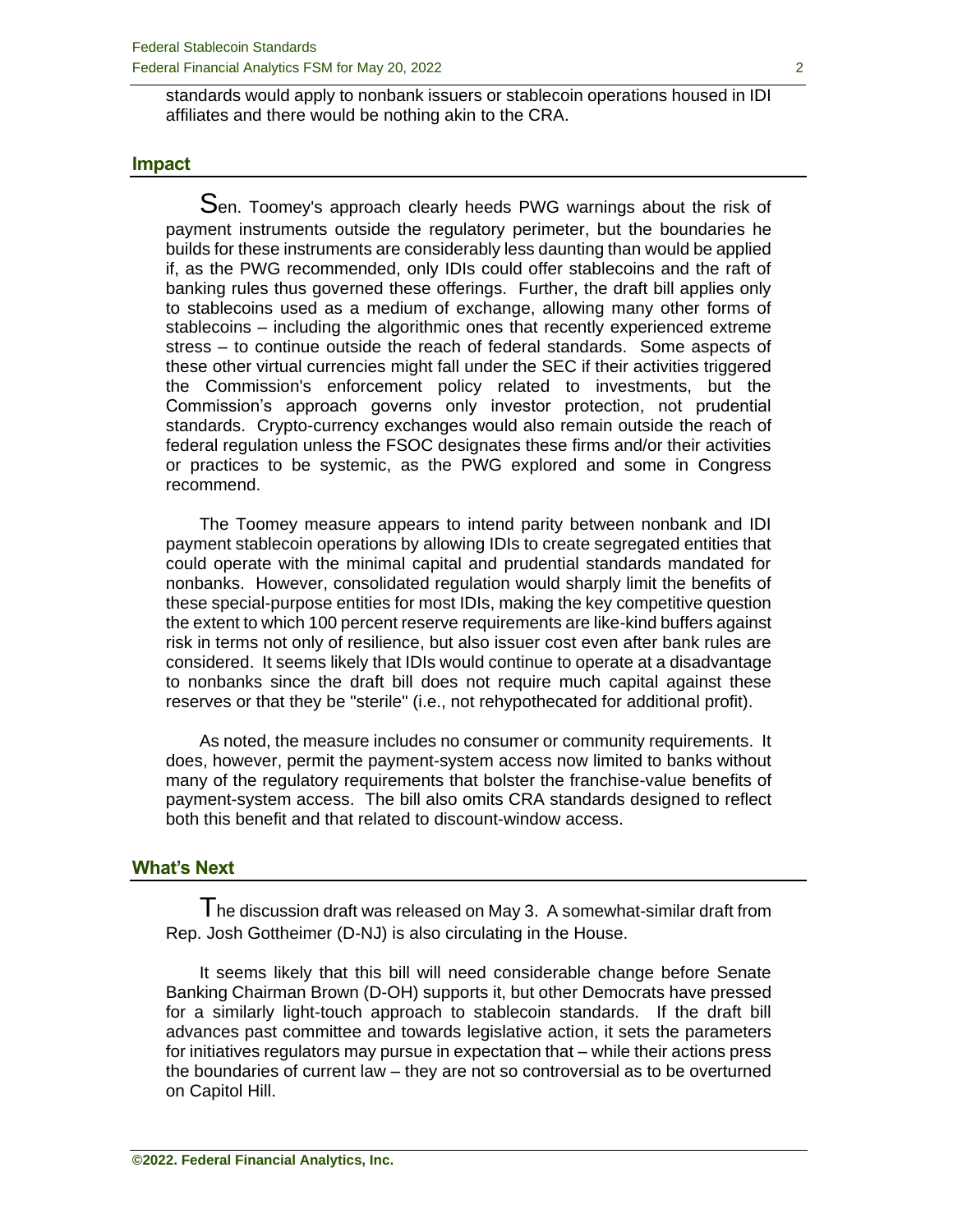#### **Analysis**

#### *A. Definitions*

Those key in the discussion draft are:

- a "payment stablecoin" would be a convertible virtual currency designed to be "widely used" as a medium of exchange issued by a centralized entity that does not "inherently" pay interest that is recorded on public DLT. As noted, many stablecoins would not come under this bill's sanctions and the language might also permit exemptions even for some payment-focused coins.
- a national limited payment stablecoin issuer would be an entity (including national and state trust banks) licensed and regulated as provided in the draft bill that issues payment stablecoins.

## *B. Framework*

Payment stablecoins would be unlawful except for issuers that are:

- a money transmitting business authorized by a state to issue payment stablecoins;
- a national limited payment stablecoin issuer; or
- an IDI.

#### *C. Issuance Disclosures*

Issuers would need publicly to disclose the assets backing the stablecoin on a monthly basis as well as redemption policies (i.e., on demand or with a period) and quarterly attestations from a registered accountancy. These disclosures would then be submitted to Treasury which could establish a template by regulation and post one-page summaries.

#### *D. National Issuers*

These entities would be governed as follows:

These issuers would need to operate via application to the OCC for this license, with licenses authorizing both payment-related stablecoins and incidental activities (e.g., market-making). No other activities would be allowed. The OCC is given only limited discretion to reject these applications and the rules governing them would be limited to capital requirements of greater than six months of operating expenses and certain liquidity and risk-management standards. The OCC appears to have the authority to limit a licensed issuer from issuing payment stablecoins if its condition is of concern, but the discussion draft does not appear to provide for license revocation.

Licensed issuers would have to be granted payment-system access by Reserve Banks without any supervision by the Fed or, apparently, ability to terminate payment-system access if concerned with the issuer's financial condition.